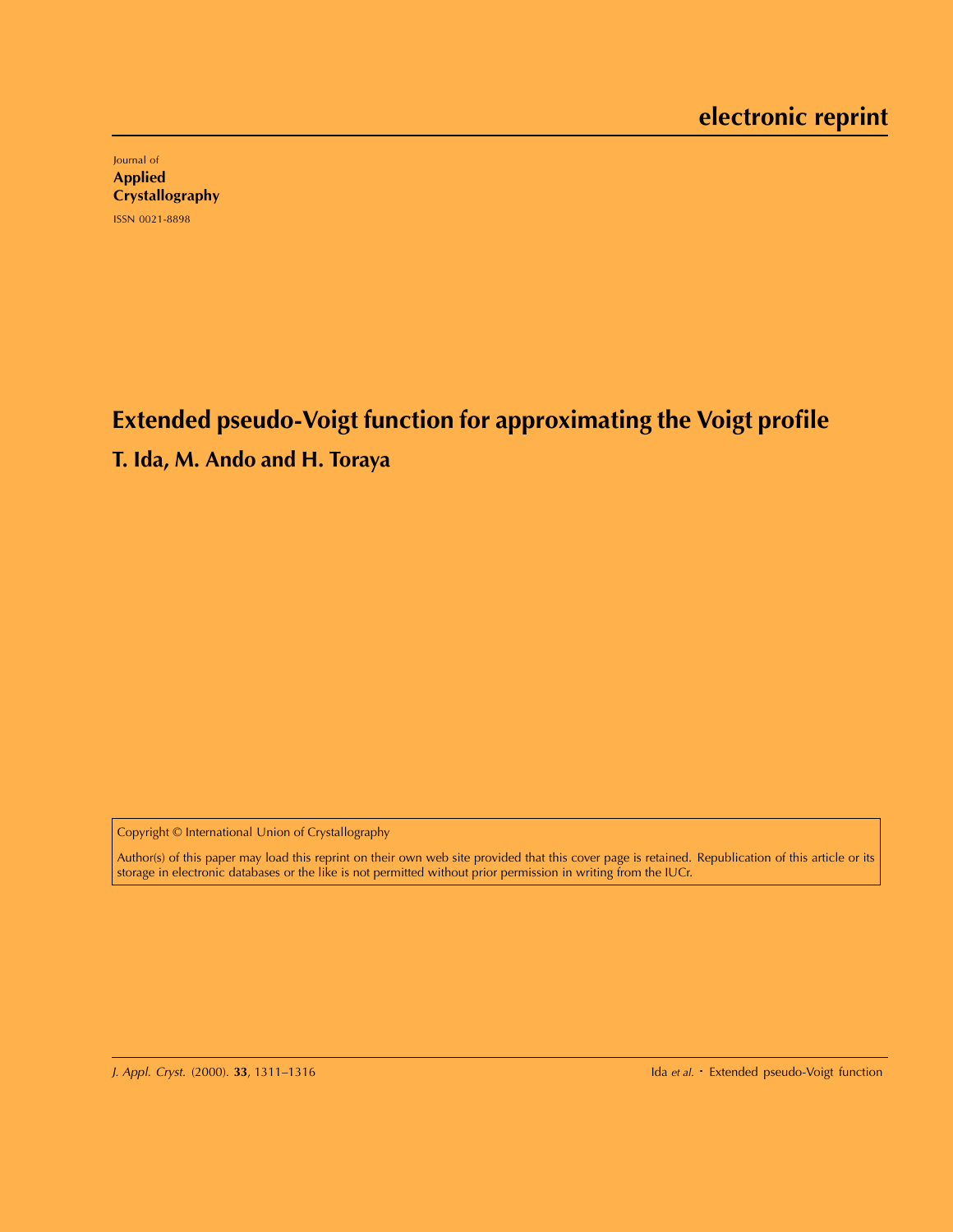Journal of Applied Crystallography

ISSN 0021-8898

Received 7 May 2000 Accepted 21 July 2000

 $\odot$  2000 International Union of Crystallography Printed in Great Britain - all rights reserved

### 1. Introduction

The Voigt function, which is defined by the convolution of Gaussian (normal distribution) and Lorentzian (Cauchy distribution) functions, is the most important description of the symmetric feature of a diffraction peak profile because of its theoretical significance as well as the practical goodness of fit to experimental data (Langford, 1992). Not only are the  $X$ ray emission spectra of transition metals naturally Lorentzians (Hölzer *et al.*, 1997), but the particle-size broadening is also suggested to be described by a Lorentzian (de Keijser et al., 1982), while the instrumental contributions can roughly be approximated by a Gaussian (Rietveld, 1969), according to the central limit theorem, and strain broadening may also possess a Gaussian form (David & Matthewman, 1985). Therefore, the Voigt profile is a theoretically natural description of diffraction peak shape.

Although experimentally observed diffraction peak profiles are often asymmetric, by multiply convoluting asymmetric instrumental functions with the symmetric profile function, asymmetric model functions can be constructed systematically (Ida & Kimura, 1999). However, the computation of profile fitting applying the Voigtian-based function may generally become quite time consuming, especially when it is calculated by multiple numerical convolutions with asymmetric instrumental functions.

# Extended pseudo-Voigt function for approximating the Voigt profile

T. Ida,\* M. Ando and H. Toraya

Ceramics Research Laboratory, Nagoya Institute of Technology, Asahigaoka, Tajimi, Gifu 507- 0071, Japan. Correspondence e-mail: ida@crl.nitech.ac.jp

The formula of the pseudo-Voigt function expressed by a weighted sum of Gaussian and Lorentzian functions is extended by adding two other types of peak functions in order to improve the accuracy when approximating the Voigt profile. The full width at half-maximum (FWHM) values and mixing parameters of the Gaussian, the Lorentzian and the other two component functions in the extended formula can be approximated by polynomials of a parameter  $\rho =$  $\Gamma_L/(\Gamma_G + \Gamma_L)$ , where  $\Gamma_G$  and  $\Gamma_L$  are the FWHM values of the deconvoluted Gaussian and Lorentzian functions, respectively. The maximum deviation of the extended pseudo-Voigt function from the Voigt profile is within 0.12% relative to the peak height when sixth-order polynomial expansions are used. The systematic errors of the integrated intensity  $\Gamma_G$  and  $\Gamma_L$ , estimated by fitting the extended formula to Voigt profiles, are typically less than 1/10 of the errors arising from the application of the original formula of the pseudo-Voigt approximation proposed by Thompson et al. [J. Appl. Cryst. (1987),  $20$ , 79-83], while the time required for computation of the extended formula is only about 2.5 relative to the computation time required for the original formula.

> The pseudo-Voigt function, which is a linear combination of Gaussian and Lorentzian functions with the same full width at half-maximum (FWHM) values, is a simple approximation for the Voigt profile function (Wertheim et al., 1974). It has been claimed that the maximum deviation between the exact Voigt profile and the optimized pseudo-Voigt approximation is 0.77% relative to the peak height, and it is adequate for data containing  $\leq 2 \times 10^4$  counts channel<sup>-1</sup>, for which one standard deviation is  $>0.7\%$  of the counts. Furthermore, it is advantageous that an efficient algorithm (Ida  $&$  Kimura, 1999) is applicable to the numerical evaluation of the convolutions of the pseudo-Voigt-based functions with instrumental functions, because for the Gaussian and Lorentzian functions, the primitive function and its inverse are both available.

> Thompson et al. (1987) have proposed a convenient expression of the pseudo-Voigt function for approximating the Voigt profile, in which the FWHM and Lorentzian weight of the pseudo-Voigt function are related to the FWHM values of the deconvoluted Gaussian and Lorentzian functions,  $\Gamma_G$  and  $\Gamma_L$ . However, the accuracy of the approximation may not be adequate for analysing high-precision data collected with a synchrotron radiation source.

> In this paper, we propose an extended formula of the pseudo-Voigt function for precisely approximating the Voigt profile and demonstrate that it can significantly improve the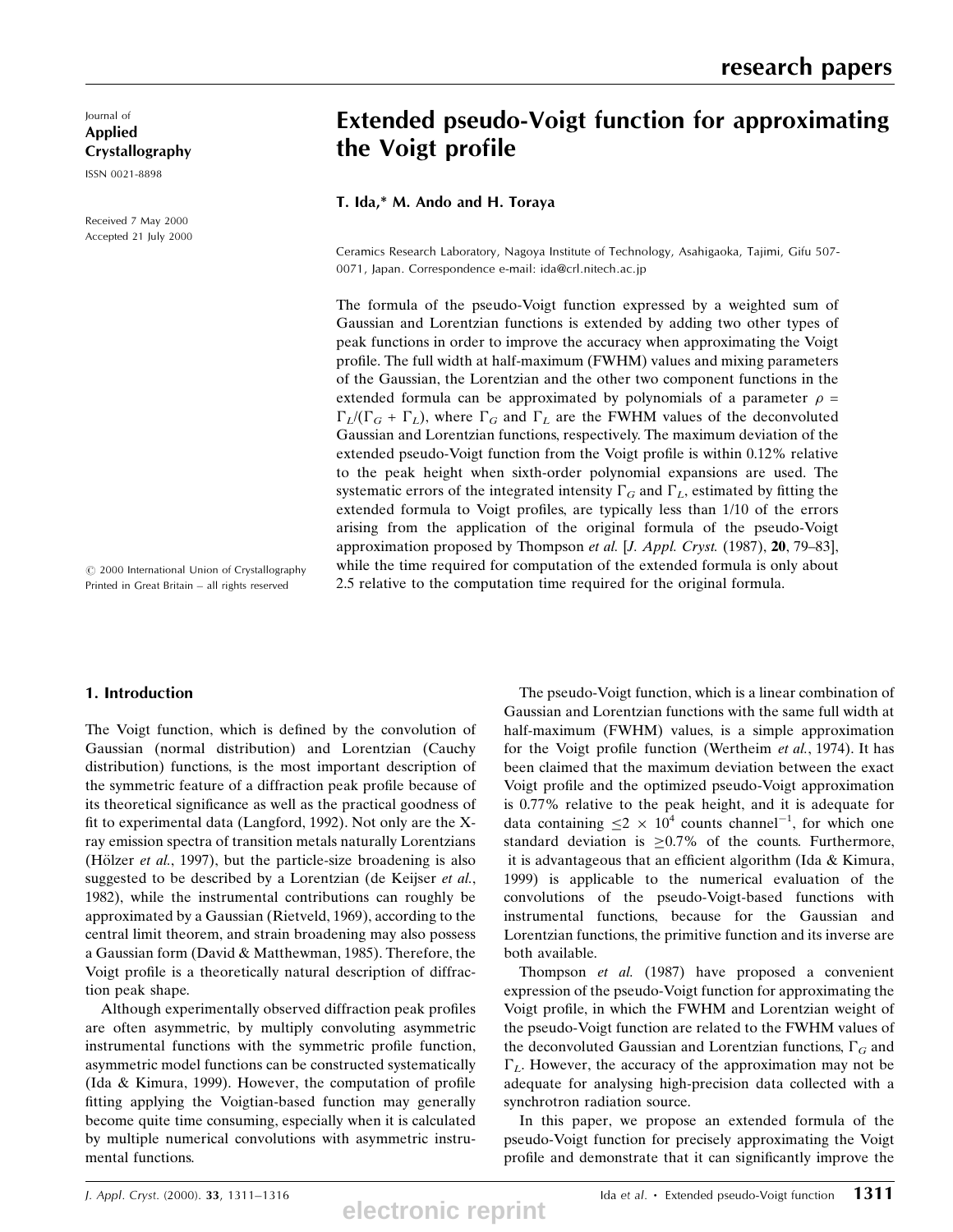accuracy of the integrated intensity,  $\Gamma_G$  and  $\Gamma_L$ , estimated by fitting to a Voigt profile.

# 2. The Voigt profile

# 2.1. The Voigt and complex error functions

The Voigt profile defined by the convolution of Gaussian and Lorentzian functions, with FWHM values of  $\Gamma_G$  and  $\Gamma_L$ , is expressed by the following equations:

$$
f_V(x; \Gamma_G, \Gamma_L) = (2/\Gamma_G)[(\ln 2)/\pi]^{1/2}
$$
  
× K[2(\ln 2)<sup>1/2</sup>x/\Gamma\_G, (\ln 2)<sup>1/2</sup>\Gamma\_L/\Gamma\_G], (1)

$$
K(x, y) = (y/\pi) \int_{-\infty}^{\infty} \exp(-t^2) / [y^2 + (x - t)^2] dt
$$
  
=  $\Re[w(x + iy)],$  (2)

$$
w(z) = \exp(-z^2)\operatorname{erfc}(-iz),\tag{3}
$$

where  $K(x, y)$  is usually referred to as the Voigt function,  $w(z)$ is a scaled complex error function called the Faddeeva function, and  $erfc(z)$  is the complementary complex error function.  $\Re[z]$  means the real part of z.

An efficient algorithm to evaluate the Faddeeva function has been proposed by Poppe & Wijers (1990), the accuracy of which is 14 significant digits throughout almost the whole of the complex plane.

# 2.2. Specification of the Voigt profile

Although the variable shape of the Voigt function  $K(x, y)$  is specified by a single parameter  $y$  taking  $x$  as abscissa, it seems numerically inconvenient because we need  $x \to \infty$  and  $y \to$  $\infty$  to reproduce a pure Lorentzian profile using the formula of  $K(x, y)$ . Thus here we define a parameter  $\rho \equiv \Gamma_L/(\Gamma_G + \Gamma_L)$ instead of y and take the Voigt profile for  $\Gamma_G + \Gamma_L = 1$  as a reference profile, without loss of generality. From the reference Voigt profile defined by

$$
p(x; \rho) \equiv f_V(x; 1 - \rho, \rho), \tag{4}
$$

the general Voigt profile for arbitrary  $\Gamma_G$  and  $\Gamma_L$  is derived straightforwardly as

$$
f_V(x; \Gamma_G, \Gamma_L) = [1/(\Gamma_G + \Gamma_L)] p[x/(\Gamma_G + \Gamma_L); \rho].
$$
 (5)

The Voigt profiles calculated by the algorithm of Poppe  $\&$ Wijers (1990) on variation of the parameter  $\rho$  are shown in Fig. 1.

# 3. Extension of the pseudo-Voigt approximation

# 3.1. Pseudo-Voigt function

The normalized pseudo-Voigt function is given by

$$
f_{\rm pV}(x) = (1 - \eta) f_G(x; \gamma_G) + \eta f_L(x; \gamma_L),\tag{6}
$$

where  $f_G(x; \gamma_G)$  and  $f_L(x; \gamma_L)$  are the normalized Gaussian and Lorentzian functions, with FWHM  $\Gamma = 2(\ln 2)^{1/2} \gamma_G = 2\gamma_L$ ,

$$
f_G(x; \gamma_G) = (1/\pi^{1/2} \gamma_G) \exp(-x^2/\gamma_G^2), \tag{7}
$$

and

$$
f_L(x; \gamma_L) = (1/\pi \gamma_L)(1 + x^2/\gamma_L^2)^{-1},
$$
\n(8)

and  $\eta$  is a parameter which mixes the two functions.

Thompson et al. (1987) have proposed the following expression for the pseudo-Voigt approximation for the convolution of the Gaussian and Lorentzian functions, with FWHM values of  $\Gamma_G$  and  $\Gamma_L$ , respectively:

$$
\eta = 1.36603(\Gamma_L/\Gamma) - 0.47719(\Gamma_L/\Gamma)^2 + 0.11116(\Gamma_L/\Gamma)^3,
$$
\n(9)

$$
\Gamma = (\Gamma_G^5 + 2.69269 \Gamma_G^4 \Gamma_L + 2.42843 \Gamma_G^3 \Gamma_L^2 + 4.47163 \Gamma_G^2 \Gamma_L^3 + 0.07842 \Gamma_G \Gamma_L^4 + \Gamma_L^5)^{1/5}, \quad (10)
$$

which we abbreviate as the TCH formula.

Fig. 2 is a plot of the difference relative to the peak height between the profile calculated by the TCH formula and the reference Voigt profile; we find the maximum deviation to be about 1.2% at  $\rho \simeq 0.5$ . It is expected that the goodness of fit to the Voigt profile would be improved by the addition of other functions, with intermediate shape between Gaussian and Lorentzian, into the formula of the pseudo-Voigt function.

### 3.2. Application of intermediate functions

We can find only a few functions that satisfy both of the following requirements: (i) intermediate shape between Gaussian and Lorentzian; (ii) availability of both the primitive function and its inverse. The latter is required for application of the efficient numerical method for evaluating the convolutions with instrumental functions (Ida & Kimura, 1999). One candidate is an irrational function with the following normalized formula:

$$
f_I(x; \gamma_I) = (1/2\gamma_I)[1 + (x/\gamma_I)^2]^{-3/2}.
$$
 (11)



Figure 1

The Voigt profiles on variation of the Gaussian and Lorentzian FWHM values,  $\Gamma_G$  and  $\Gamma_L$ .

**electronic reprint**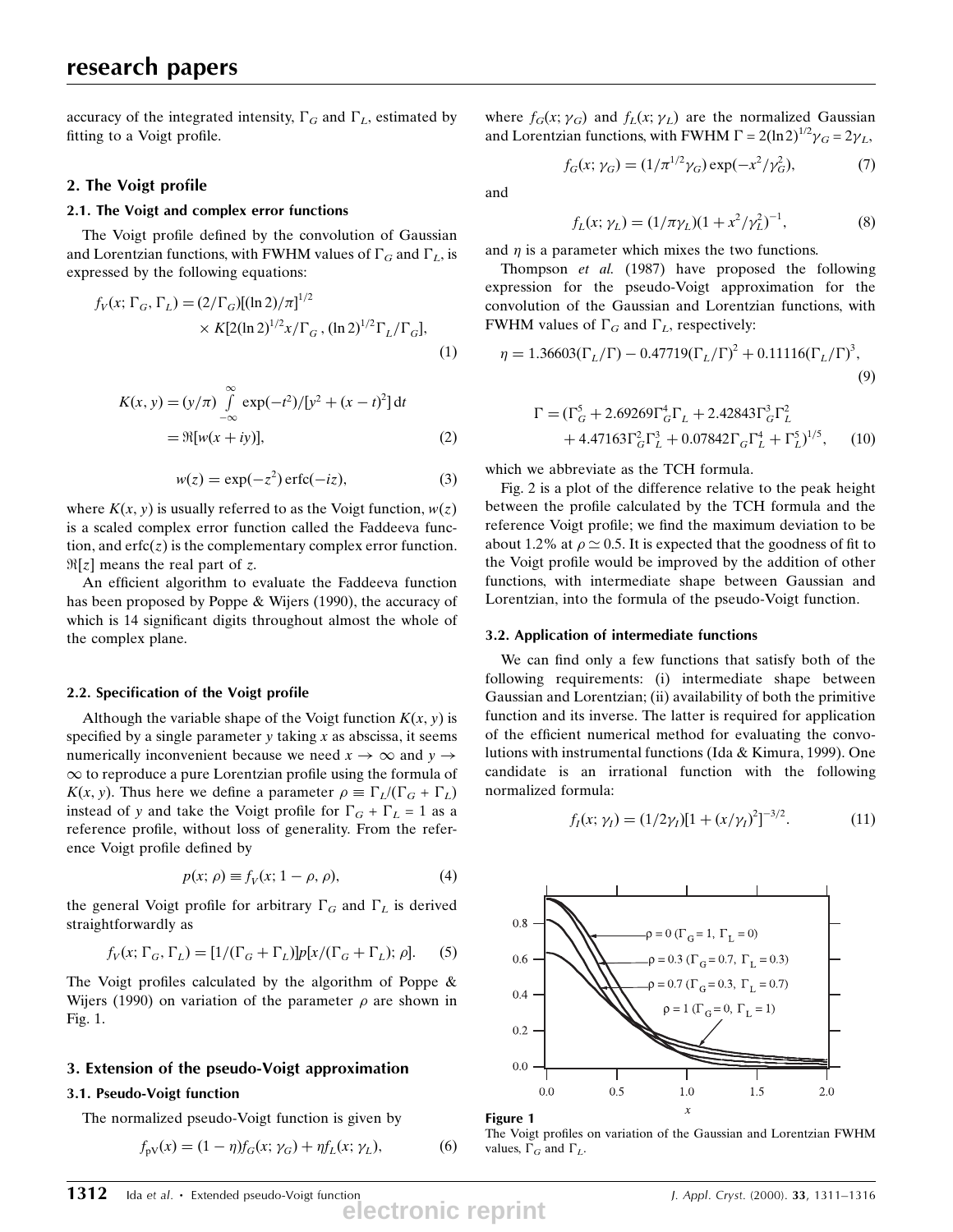



Three-dimensional plot of the deviation of the pseudo-Voigt function calculated by the formula proposed by Thompson et al.  $(1987)$  from the Voigt profile relative to the peak height.

The FWHM of this function is given by  $(2^{2/3} - 1)^{1/2} \gamma_l$ , and the primitive function and its inverse are

$$
F_I(x) = (x/\gamma_I)/2[1 + (x/\gamma_I)^2]^{1/2}
$$
 (12)

and

$$
F_I^{-1}(\xi) = 2\xi \gamma_I / (1 - 4\xi^2)^{1/2},\tag{13}
$$

respectively. Another candidate is the squared hyperbolic secant function defined by

$$
f_P(x; \gamma_P) = (1/2\gamma_P) \operatorname{sech}^2(x/\gamma_P), \tag{14}
$$

$$
\operatorname{sech} x \equiv 2/[\exp(x) + \exp(-x)],\tag{15}
$$

of which the FWHM is given by  $2[\ln(2^{1/2} + 1)]\gamma_P$ , and the primitive function and its inverse are given by

$$
F_p(x) \equiv (1/2)\tanh(x/\gamma_p) \tag{16}
$$

and

$$
F_P^{-1}(\xi) = (\gamma_P/2) \ln[(1+2\xi)/(1-2\xi)],\tag{17}
$$

respectively, with

 $\mathcal{I}$ 

$$
\tanh x \equiv [\exp(x) - \exp(-x)]/[\exp(x) + \exp(-x)]. \qquad (18)
$$

The profiles of the above two functions are shown in Fig. 3. Since the irrational and hyperbolic functions are roughly equidistantly spaced between Gaussian and Lorentzian functions, it is suggested that addition of both terms would considerably improve the goodness of fit to the Voigt profile.

Thus we propose a formula of the extended pseudo-Voigt function:

$$
f_{\rm epV}(x) = (1 - \eta_L - \eta_I - \eta_P) f_G(x; \gamma_G) + \eta_L f_L(x; \gamma_L) + \eta_I f_I(x; \gamma_I) + \eta_P f_P(x; \gamma_P).
$$
 (19)





The FWHM values of the components are given by  $W_G =$  $2(\ln 2)^{1/2} \gamma_G$ ,  $W_L = 2\gamma_L$ ,  $W_I = 2(2^{2/3} - 1)^{1/2} \gamma_I$  and  $W_P = 2[\ln 2^{1/2}]$  $+ 1$ ] $\gamma_p$ .

# 3.3. Least-squares optimization of the FWHM and mixing parameters

As the first step, we determine the least-squares optimized values of the FWHM parameters  $W_G$ ,  $W_L$ ,  $W_I$  and  $W_P$  and the mixing parameters  $\eta_L$ ,  $\eta_I$  and  $\eta_P$  of the extended pseudo-Voigt function for approximating the reference Voigt profiles, varying the parameter  $\rho = 0.01, 0.02, \ldots, 0.99$ . We denote the FWHM optimized in this process as  $w_i$  ( $i = \{G, L, I, P\}$ ) instead of  $W_i$  to clarify that it is to be optimized for the Voigt profile with  $\Gamma_G + \Gamma_L = 1$ . Once  $w_i$  is determined, the FWHM  $W_i$  for arbitrary  $\Gamma_G$  and  $\Gamma_L$  is simply given by  $W_i = (\Gamma_G + \Gamma_L)w_i$ .

The reference Voigt profile data  $\{v_i\}$  are calculated at  $x_i = 0$ , 0.05, 0.010,  $\dots$ , 9.95 (200 data points) by using the Poppe-Wijers algorithm, and numerical least-squares optimization of the extended pseudo-Voigt function is achieved by the Levenberg-Marquardt method (Press et al., 1986), applying the weight  $y_i^{-1/2}$ . All FWHM parameters,  $w_G$ ,  $w_L$ ,  $w_I$  and  $w_P$ , and mixing parameters,  $\eta_L$ ,  $\eta_l$  and  $\eta_P$ , in the extended formula of the pseudo-Voigt function are treated as independent variable parameters.

### 3.4. Approximation of dependence of  $w_i$  and  $\eta_i$  on  $\rho$

The dependence of the optimized  $w_i$  and  $\eta_i$  on  $\rho$  is, as shown in Figs. 4 and 5, suggested to be quite well approximated by polynomials of  $\rho$ .

Taking the behaviour of  $w_i$  and  $\eta_i$  towards  $\rho \to 0$ , 1 into account, we apply the following polynomial expansion formulae:

$$
w_G = 1 - \rho \sum_{i=0}^{N} a_i \rho^i,
$$
 (20)

$$
w_L = 1 - (1 - \rho) \sum_{i=0}^{N} b_i \rho^i,
$$
 (21)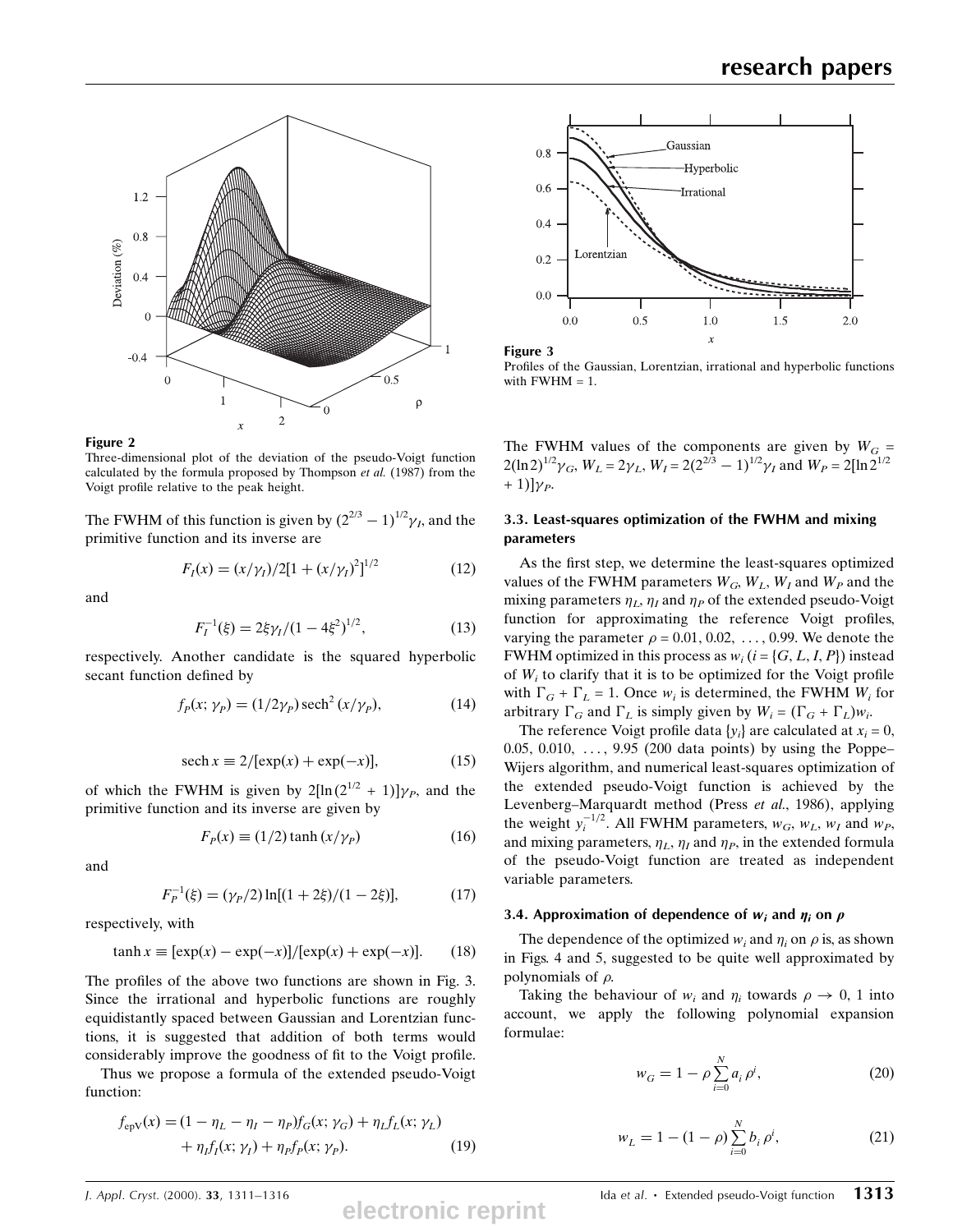

Figure 4

The optimized values of extended pseudo-Voigt parameters  $w_G$ ,  $w_L$ ,  $w_I$ and  $w_P$ .



### Figure 5

The optimized values of extended pseudo-Voigt parameters  $\eta_L$ ,  $\eta_I$  and  $\eta_P$ .

$$
w_I = \sum_{i=0}^{N} c_i \rho^i,
$$
 (22)

$$
w_P = \sum_{i=0}^{N} d_i \rho^i,
$$
 (23)

$$
\eta_L = \rho \Big[ 1 + (1 - \rho) \sum_{i=0}^{N} f_i \, \rho^i \Big],\tag{24}
$$

$$
\eta_I = \rho(1 - \rho) \sum_{i=0}^{N} g_i \rho^i, \tag{25}
$$

$$
\eta_P = \rho (1 - \rho) \sum_{i=0}^{N} h_i \, \rho^i. \tag{26}
$$





Three-dimensional plot of the deviation of the extended pseudo-Voigt function from the Voigt profile relative to the peak height.

The optimized values of the coefficients  $\{a_i\}$ ,  $\{b_i\}$ ,  $\{c_i\}$ ,  $\{d_i\}$ ,  $\{f_i\}$ ,  ${g_i}$  and  ${h_i}$  for  $N = 6$  are listed in Table 1, and the deviation of the extended pseudo-Voigt function, calculated with these coefficients, from the Voigt profile is plotted in Fig. 6. The maximum deviation relative to the peak height is found to be about 0.12% at  $\rho \simeq 0.46$ , which is just 1/10 of the maximum deviation according to the TCH formula.

The computing speed of the algorithms was compared by using a compiled macro procedure (WaveMetrics, Igor Pro) on a personal computer (Apple, Power Macintosh 7600/200). The computing time required for evaluating the extended formula of the pseudo-Voigt function is roughly 2.5 relative to the computing time required by the TCH formula, while the relative time required for the evaluation of the Voigt profiles by the Poppe–Weijers algorithm is about 20.

# 4. Errors in estimation of profile parameters by a fitting method

The accuracy of profile parameters estimated by least-squares fittings by applying the TCH form and the extended form of the pseudo-Voigt function to a Voigt profile is discussed in this section.

#### Table 1

The optimized polynomial coefficients  $\{a_i\}$ ,  $\{b_i\}$ ,  $\{c_i\}$ ,  $\{d_i\}$ ,  $\{f_i\}$ ,  $\{g_i\}$  and  $\{h_i\}$ .

|   | $\{a_i\}$  | $\{b_i\}$   | $\{c_i\}$   | $\{d_i\}$  | $\{f_i\}$   | $\{g_i\}$   | $\{h_{i}\}$ |
|---|------------|-------------|-------------|------------|-------------|-------------|-------------|
| 0 | 0.66000    | $-0.42179$  | 1.19913     | 1.10186    | $-0.30165$  | 0.25437     | 1.01579     |
|   | 0.15021    | $-1.25693$  | 1.43021     | $-0.47745$ | $-1.38927$  | $-0.14107$  | 1.50429     |
| 2 | $-1.24984$ | 10.30003    | $-15.36331$ | $-0.68688$ | 9.31550     | 3.23653     | $-9.21815$  |
|   | 4.74052    | $-23.45651$ | 47.06071    | 2.76622    | $-24.10743$ | $-11.09215$ | 23.59717    |
| 4 | $-9.48291$ | 29.14158    | $-73.61822$ | $-4.55466$ | 34.96491    | 22.10544    | $-39.71134$ |
|   | 8.48252    | $-16.50453$ | 57.92559    | 4.05475    | $-21.18862$ | $-24.12407$ | 32.83023    |
| 6 | $-2.95553$ | 3.19974     | $-17.80614$ | $-1.26571$ | 3.70290     | 9.76947     | $-10.02142$ |

**electronic reprint**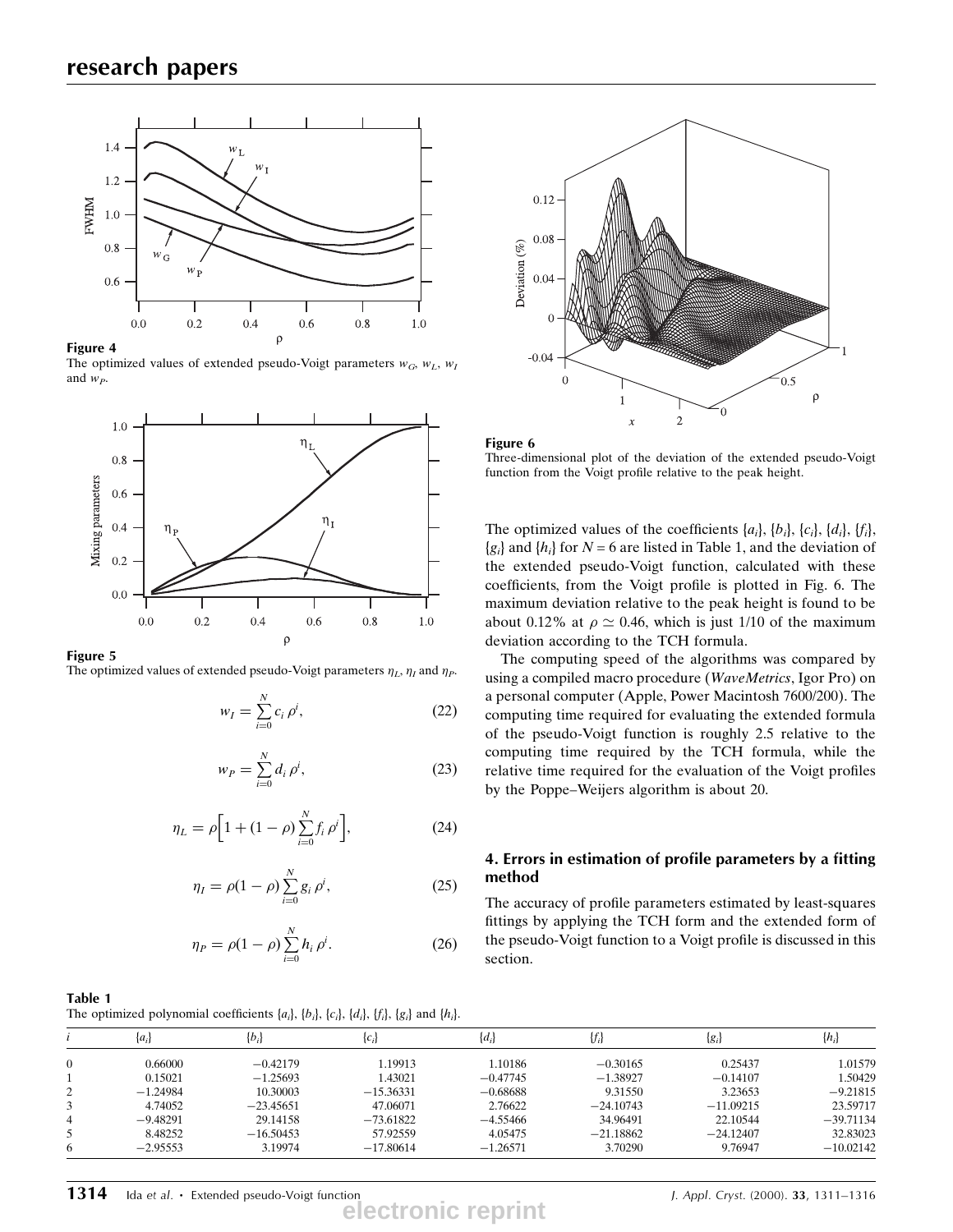

### Figure 7

Errors in estimation of the integrated intensity  $I$  from Voigt profile data. The data labelled `TCH' were calculated by the formula proposed by Thompson et al. (1987), and those labelled 'epV' were calculated by the extended pseudo-Voigt function.  $B$  is the height of the background added to the Voigt profile.



#### Figure 8

Errors in estimation of the Gaussian FWHM  $\Gamma_G$  from Voigt profile data.



Errors in estimation of the Lorentzian FWHM  $\Gamma_L$  from Voigt profile data.

Sample data  $\{y_i\}$  were prepared by using the reference Voigt profile as follows:

$$
y_i = B + p(x_i, \rho),
$$
  
\n
$$
x_i = -5.0, -4.9, -4.8, \dots, 5.0,
$$

the data points of which roughly satisfy the Rietveld refinement guidelines proposed by McCusker et al. (1999). In order to elucidate the effect of background, two sets of data,  $B = 0$ (no background) and  $B = 1$  (large background), were examined. Note that the peak height of the reference Voigt profile varies from  $\sim 0.64$  to  $\sim 0.94$  depending on  $\rho$ ; that is,  $B = 1$ means that the background is similar to or higher than the top of the peak function.

The constant background  $b$ , integrated intensity  $I$ , and Gaussian and Lorentzian FWHM values  $\Gamma_G$  and  $\Gamma_L$ , are treated as variable fitting parameters. The function to be minimized is

$$
S = \sum_{i} \left[ y_i - b - If \left( x_i; \Gamma_G, \Gamma_L \right) \right]^2 / y_i,
$$
 (27)

where  $f(x_i; \Gamma_G, \Gamma_L)$  is the pseudo-Voigt function based on the TCH formula or the extended formula.

### Table 2

Relative errors in profile parameters estimated by a profile fitting based on the TCH formula of the pseudo-Voigt function to Voigt profiles without background  $(B = 0)$ .

 $\Delta I$ ,  $\Delta \Gamma_G$  and  $\Delta \Gamma_L$  are the relative errors in the estimated integrated intensity, and in the Gaussian and Lorentzian FWHM values, respectively.  $R_P$  is the R factor for profile fitting.

| $\rho$ | $\Delta I$ (%) | $\Delta\Gamma_G$ (%) | $\Delta\Gamma_L$ (%) | $R_P$ (%) |
|--------|----------------|----------------------|----------------------|-----------|
| 0.1    | 0.50           | 0.15                 | 1.23                 | 0.43      |
| 0.2    | 0.90           | 0.15                 | 1.56                 | 0.72      |
| 0.3    | 1.13           | $-0.03$              | 1.45                 | 0.94      |
| 0.4    | 1.19           | $-0.54$              | 1.29                 | 1.05      |
| 0.5    | 1.08           | $-1.35$              | 1.12                 | 1.02      |
| 0.6    | 0.85           | $-2.15$              | 0.91                 | 0.84      |
| 0.7    | 0.54           | $-2.62$              | 0.63                 | 0.55      |
| 0.8    | 0.25           | $-2.95$              | 0.31                 | 0.25      |
| 0.9    | 0.06           | $-5.32$              | 0.08                 | 0.06      |

#### Table 3

Relative errors in profile parameters estimated by a profile fitting based on the TCH formula of the pseudo-Voigt function to Voigt profiles with large background  $(B = 1)$ .

See Table 2 for definitions.

| $\rho$ | $\Delta I$ (%) | $\Delta\Gamma_{G}$ (%) | $\Delta\Gamma_L$ (%) | $R_P$ (%) |
|--------|----------------|------------------------|----------------------|-----------|
| 0.1    | 0.70           | $-0.53$                | 6.96                 | 0.03      |
| 0.2    | 1.20           | $-0.87$                | 5.52                 | 0.06      |
| 0.3    | 1.47           | $-1.27$                | 4.24                 | 0.09      |
| 0.4    | 1.52           | $-1.82$                | 3.12                 | 0.09      |
| 0.5    | 1.35           | $-2.40$                | 2.17                 | 0.09      |
| 0.6    | 1.02           | $-2.70$                | 1.39                 | 0.07      |
| 0.7    | 0.63           | $-2.48$                | 0.76                 | 0.05      |
| 0.8    | 0.28           | $-2.05$                | 0.32                 | 0.02      |
| 0.9    | 0.06           | $-3.68$                | 0.07                 | 0.00      |